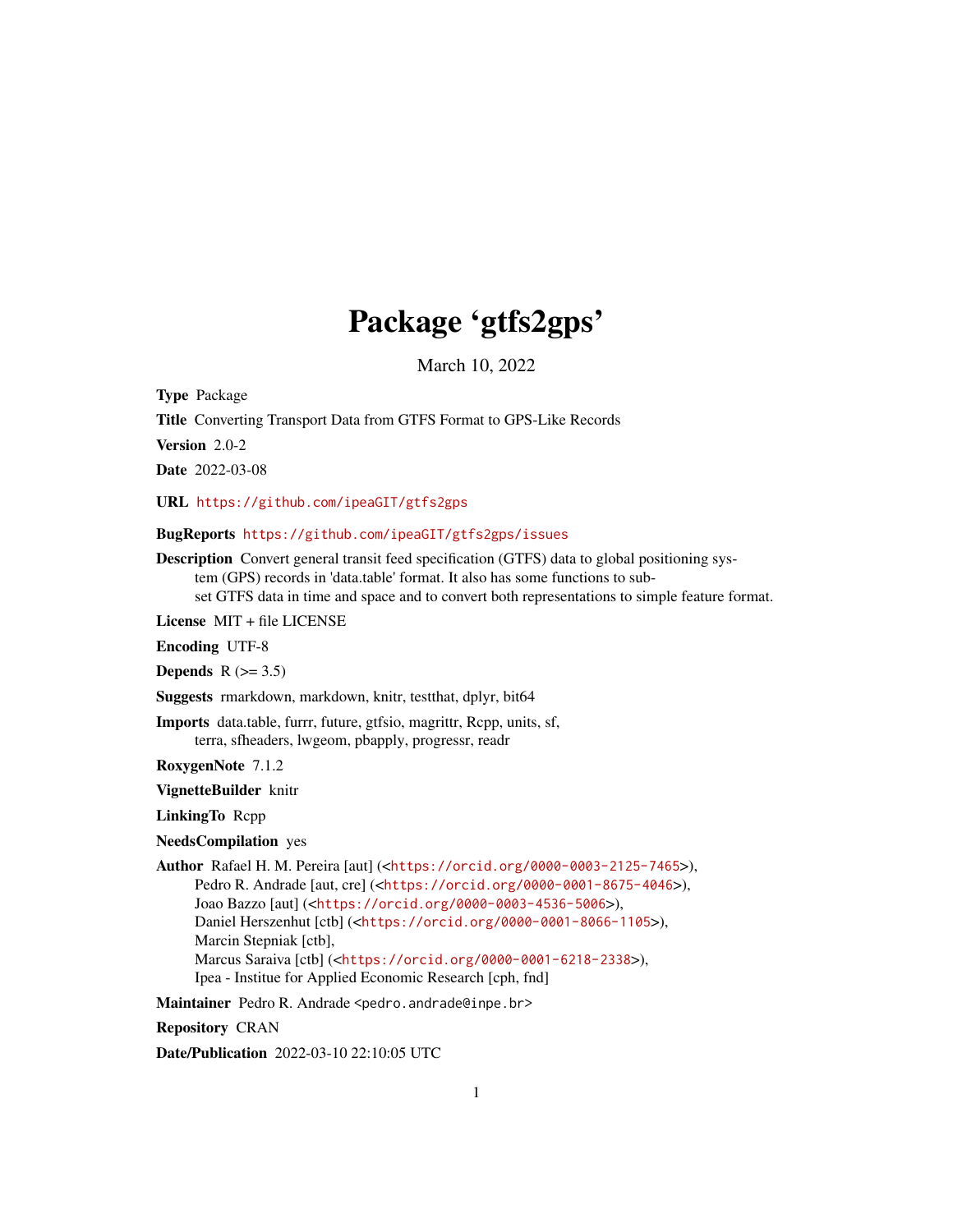## <span id="page-1-0"></span>R topics documented:

|       | 6  |
|-------|----|
|       |    |
|       |    |
|       |    |
|       |    |
|       |    |
|       |    |
|       |    |
|       |    |
|       |    |
|       |    |
|       |    |
|       |    |
|       |    |
|       |    |
|       |    |
|       |    |
|       |    |
|       |    |
|       |    |
|       |    |
|       |    |
| Index | 22 |

adjust\_arrival\_departure

*Adjust the arrival and departure times of a GTFS data*

## Description

Some GTFS.zip data have issues related to arrival and departure time on stops. This function makes sure the GTFS has dis/embarking times at each stop. For each stop time row, this function applies the following steps:

1. If there is 'arrival\_time' but no 'departure\_time', it creates a departure\_time column by summing the arrival plus a pre-defined 'min\_lag'.

2. If there is 'departure\_time' but no 'arrival\_time', it creates an arrival\_time column by subtracting a pre-defined 'min\_lag' from the departure.

3. If there is an 'arrival\_time' and a 'departure\_time' but their difference is smaller than 'min\_lag', it reduces the 'arrival\_time' and increases 'departure\_time' so that the difference will be exactly 'min\_lag'.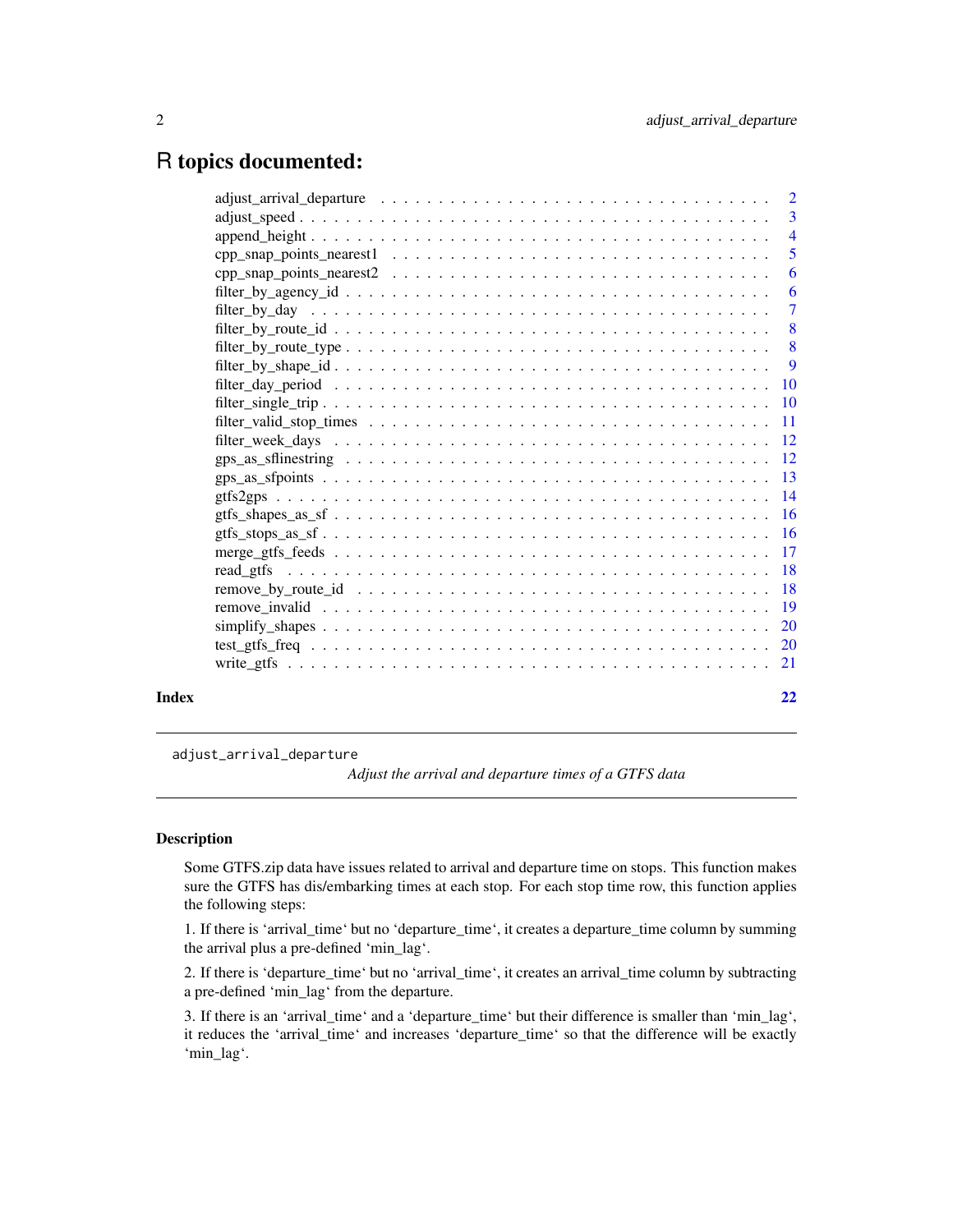## <span id="page-2-0"></span>adjust\_speed 3

#### Usage

adjust\_arrival\_departure(gtfs\_data, min\_lag = 20)

## Arguments

| gtfs_data | A GTFS data created with read gtfs.                                         |
|-----------|-----------------------------------------------------------------------------|
| min_lag   | Numeric. Minimum waiting time when a vehicle arrives at a stop. It can be a |
|           | numeric or a units value that can be converted to seconds. Default is 20s.  |

## Value

A GTFS with adjusted 'arrival\_time' and 'departure\_time' on data.table 'stop\_times'.

#### Examples

```
poa <- read_gtfs(system.file("extdata/poa.zip", package="gtfs2gps"))
```

```
poa <- adjust_arrival_departure(poa)
```
adjust\_speed *Adjust the speeds of a gps-like table created with* [gtfs2gps](#page-13-1)

#### Description

Some GTFS.zip data sets might have quality issues, for example by assuming that a trip speed is unreasonably high (e.g. an urban bus running over 100 Km/h), or in other cases the 'timestamp' information might be missing for some route segments. This can lead a gps-like table to have 'NA' or unrealistic 'speed' and 'timestamp' values. This function allows the user to adjust the speed of trips and updates 'timestamp' values accordingly. The user can adjust the problematic speeds by either setting a custom constant value, or by considering the average of all valid trips speed (Default). The columns 'timestamp' and 'cumtime' are updated accordingly.

#### Usage

```
adjust_speed(
  gps_data,
 min\_speed = 2,max\_speed = 80.
 new_speed = NULL,
  clone = TRUE
)
```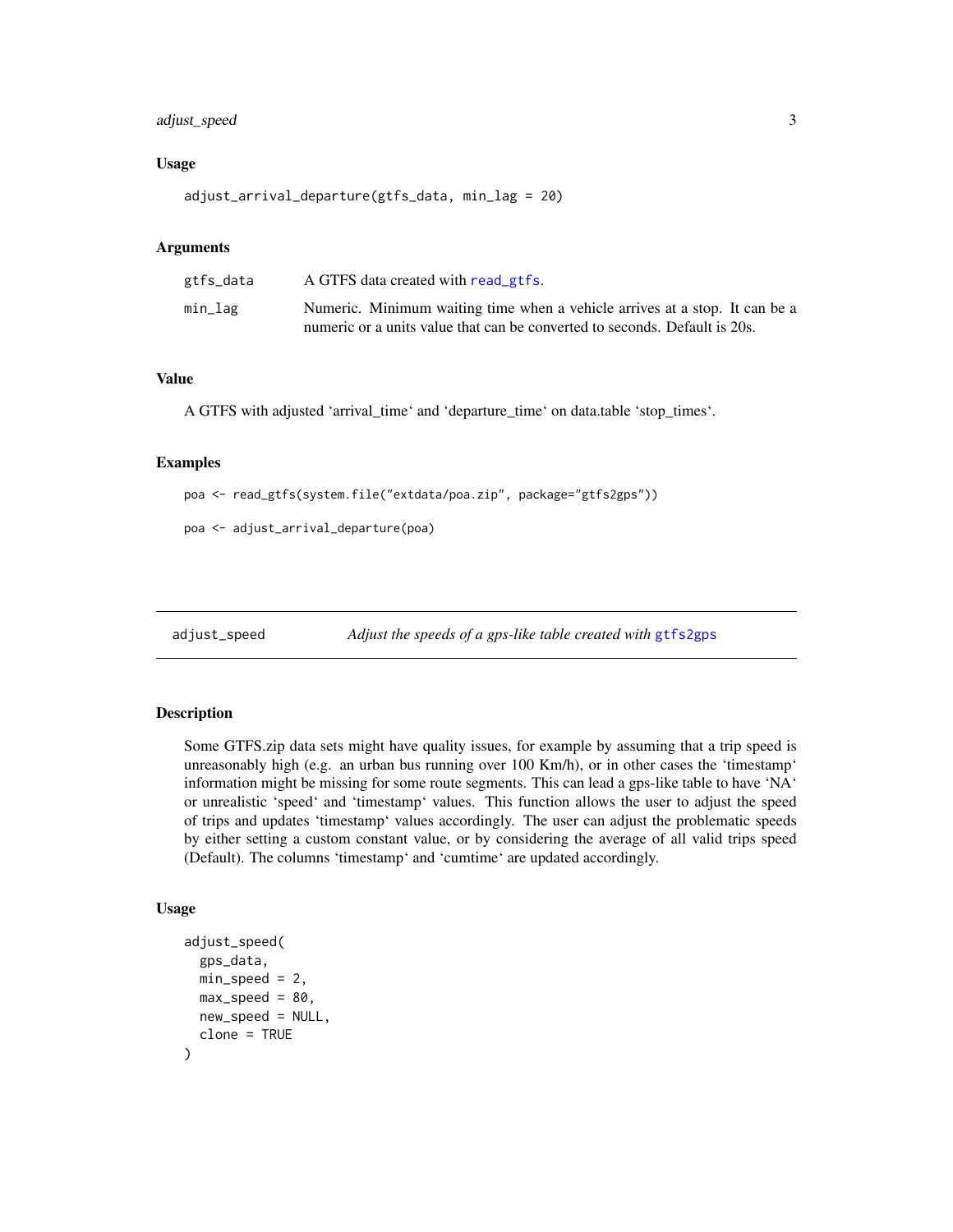## <span id="page-3-0"></span>Arguments

| gps_data  | A GPS-like data.table created with gtfs2gps.                                                                                                                                                                                                                                       |
|-----------|------------------------------------------------------------------------------------------------------------------------------------------------------------------------------------------------------------------------------------------------------------------------------------|
| min_speed | Minimum speed to be considered as valid. It can be a numeric (in km/h) or a<br>units value able to be converted to km/h. Values below minimum speed will be<br>adjusted. Defaults to 2 km/h.                                                                                       |
| max_speed | Maximum speed to be considered as valid. It can be a numeric (in km/h) or a<br>units value able to be converted to km/h. Values above maximum speed will be<br>adjusted. Defaults to 80 km/h.                                                                                      |
| new_speed | Speed to replace missing values as well as values outside min_speed and max_speed<br>range. It can be a numeric (in km/h) or a units value able to be converted to km/h.<br>By default, 'new_speed = NULL' and the function considers the average speed<br>of the entire gps data. |
| clone     | Use a copy of the gps_data? Defaults to TRUE.                                                                                                                                                                                                                                      |

## Value

A GPS-like data with adjusted 'speed' values. The columns 'timestamp' and 'cumtime' are also updated accordingly.

## Examples

```
library(dplyr)
poa <- read_gtfs(system.file("extdata/poa.zip", package="gtfs2gps")) %>%
 filter_week_days() %>%
 filter_single_trip()
poa_gps <- gtfs2gps(poa)
poa_gps_new <- adjust_speed(poa_gps)
```
append\_height *Add a column with height to GPS data*

## Description

Add a column named height to GPS data using a tif data as reference.

## Usage

```
append_height(gps, heightfile)
```

| gps        | A GPS data created from gtfs2gps().          |
|------------|----------------------------------------------|
| heightfile | The pathname of a tif file with height data. |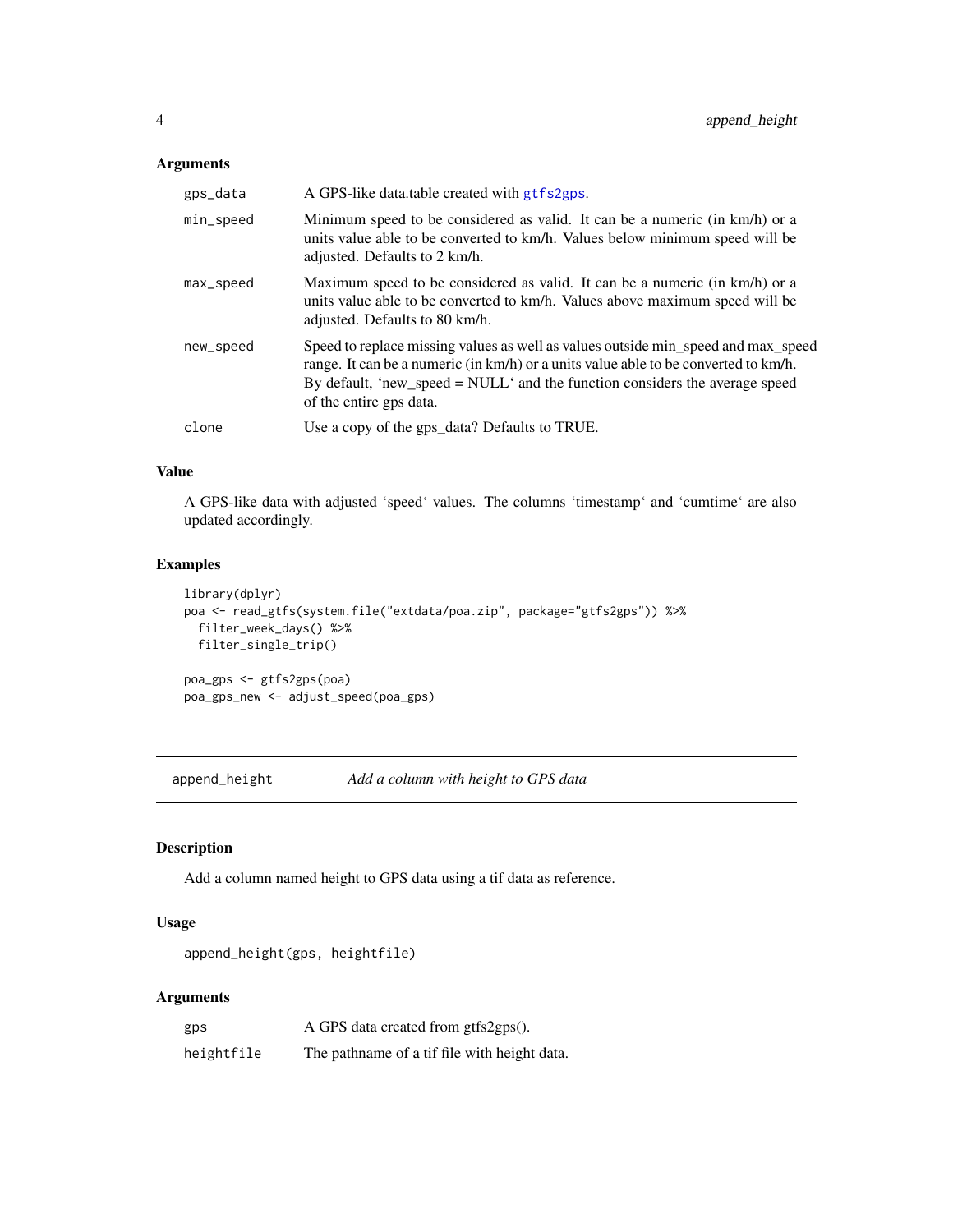## <span id="page-4-0"></span>Value

The GPS data with a new column named height.

#### Examples

```
## Not run:
# this example takes more than 10s to run
library(dplyr)
fortaleza <- system.file("extdata/fortaleza.zip", package = "gtfs2gps")
srtmfile <- system.file("extdata/fortaleza-srtm.tif", package = "gtfs2gps")
gtfs <- read_gtfs(fortaleza) %>%
  filter_by_shape_id("shape836-I") %>%
  filter_single_trip()
fortaleza_gps <- gtfs2gps(gtfs, spatial_resolution = 500) %>% append_height(srtmfile)
## End(Not run)
```
cpp\_snap\_points\_nearest1

*Snap points to the closest points from another set*

## Description

Snap a set of points to the closest reference points. It requires that the distance from the data points to the reference points should be smaller than the spatial resolution.

## Usage

```
cpp_snap_points_nearest1(data, ref, spatial_resolution)
```
## Arguments

| data               | A set of points to be snapped (a matrix). The result will have the same number<br>of rows of this argument. Each row will return the respective snapped point.                              |  |
|--------------------|---------------------------------------------------------------------------------------------------------------------------------------------------------------------------------------------|--|
| ref                | A set of reference points (another matrix). The result will be a subset of this<br>parameter.                                                                                               |  |
| spatial_resolution |                                                                                                                                                                                             |  |
|                    | The spatial resolution of data, which means that from each point of data it is<br>possible to reach at least one point within data with distance equals or less than<br>spatial_resolution. |  |

#### Value

A data.frame with the snapped points.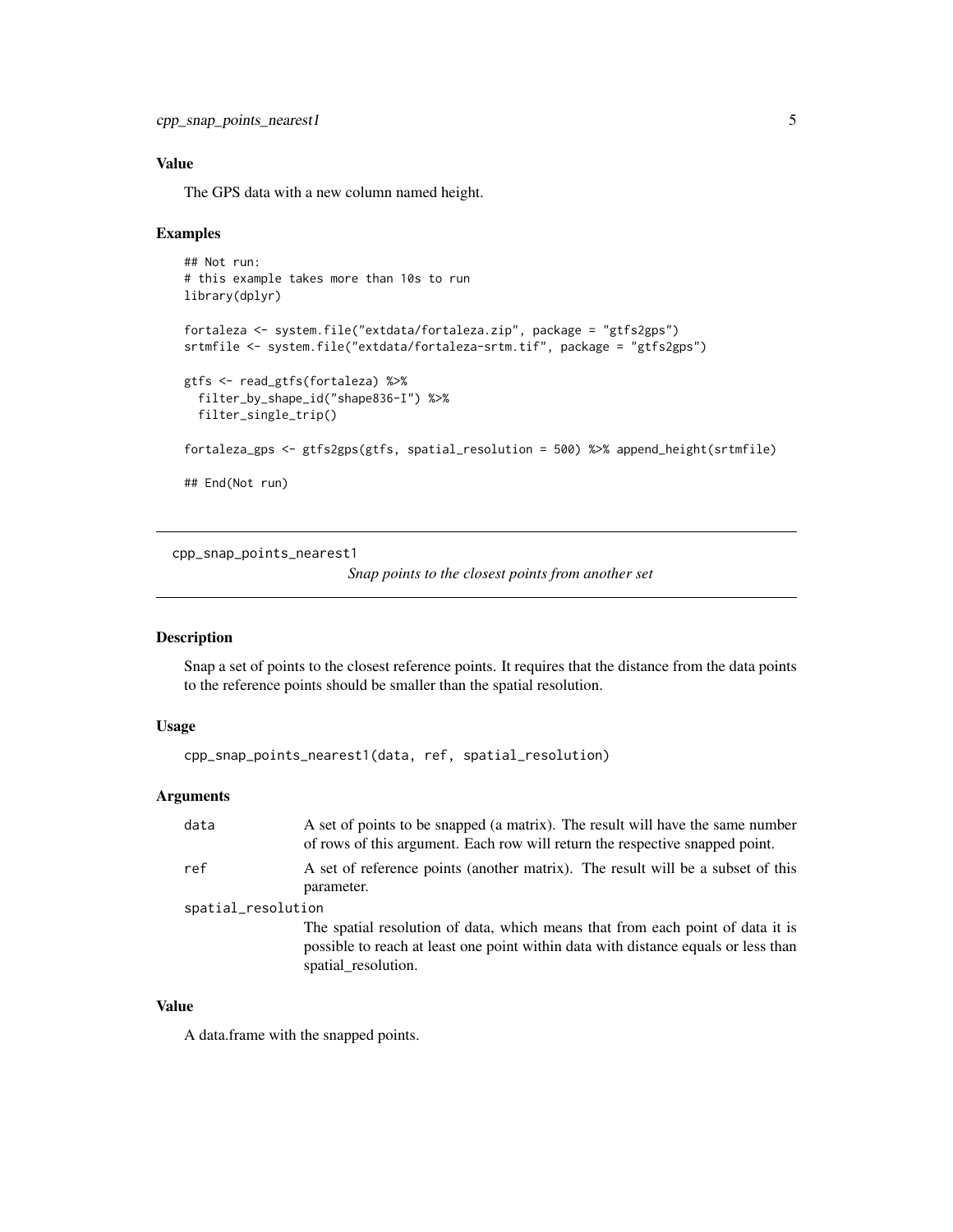```
cpp_snap_points_nearest2
```
*Snap points to the closest points from another set*

## Description

Snap a set of points to the closest reference points. It requires that the distance from the data points to the reference points should be smaller than the spatial resolution and that such distance should be smaller than the distance to the next reference point.

## Usage

```
cpp_snap_points_nearest2(data, ref, spatial_resolution)
```
#### Arguments

| data               | A set of points to be snapped (a matrix). The result will have the same number<br>of rows of this argument. Each row will return the respective snapped point.                              |  |
|--------------------|---------------------------------------------------------------------------------------------------------------------------------------------------------------------------------------------|--|
| ref                | A set of reference points (another matrix). The result will be a subset of this<br>parameter.                                                                                               |  |
| spatial_resolution |                                                                                                                                                                                             |  |
|                    | The spatial resolution of data, which means that from each point of data it is<br>possible to reach at least one point within data with distance equals or less than<br>spatial resolution. |  |

#### Value

A data.frame with the snapped points.

filter\_by\_agency\_id *Filter GTFS data by agency ids*

## Description

Filter a GTFS data by its agency ids. It also removes the unnecessary routes, trips, frequencies, stop\_times, calendars, shapes, and stops accordingly.

## Usage

filter\_by\_agency\_id(gtfs\_data, agency\_ids)

| gtfs_data  | A list of data.tables read using gtfs2gps::reag_gtfs().              |
|------------|----------------------------------------------------------------------|
| agency_ids | A vector of strings belonging to the agencies of the gtfs_data data. |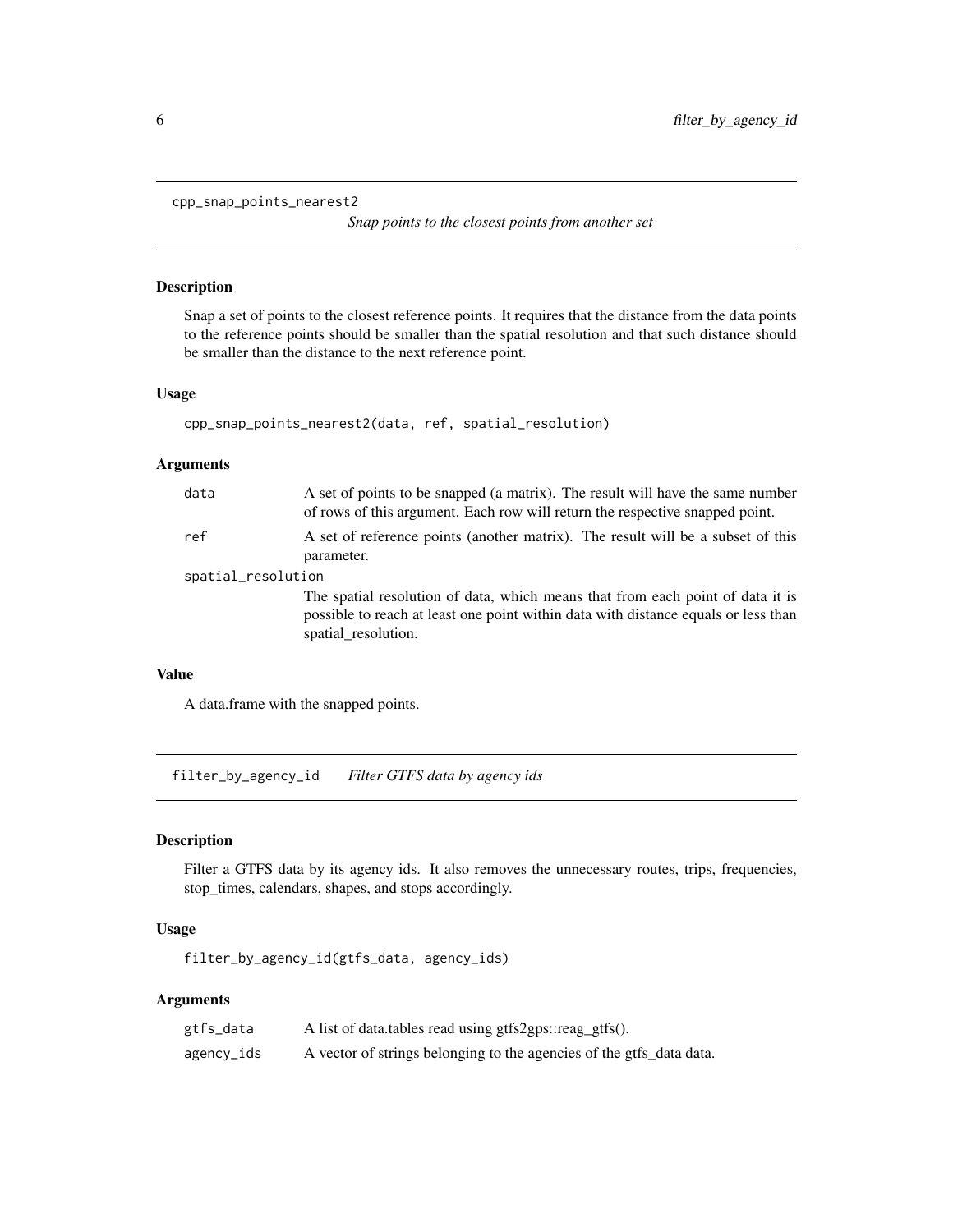<span id="page-6-0"></span>filter\_by\_day 7

## Value

A filtered GTFS data.

## Examples

```
poa <- read_gtfs(system.file("extdata/poa.zip", package = "gtfs2gps"))
```

```
result <- filter_by_agency_id(poa, "EPTC")
```
filter\_by\_day *Filter GTFS trips operating on given days*

## Description

Filter a GTFS data read using gtfs2gps::read\_gtfs(). It removes the trips operating in non-selected days. Note that it might produce inconsistent outputs that can be removed by using gtfs2gps::remove\_invalid().

## Usage

filter\_by\_day(gtfs\_data, days)

## Arguments

| gtfs_data | A list of data.tables read using gtfs2gps::reag_gtfs().                                                                    |
|-----------|----------------------------------------------------------------------------------------------------------------------------|
| davs      | A vector of selected week days written in the same way of column names in<br>calendar file of GTFS (sunday, monday, etc.). |

#### Value

A filtered GTFS data with the trips only from the selected days.

```
poa <- read_gtfs(system.file("extdata/poa.zip", package = "gtfs2gps"))
subset <- filter_by_day(poa, c("wednesday", "friday"))
```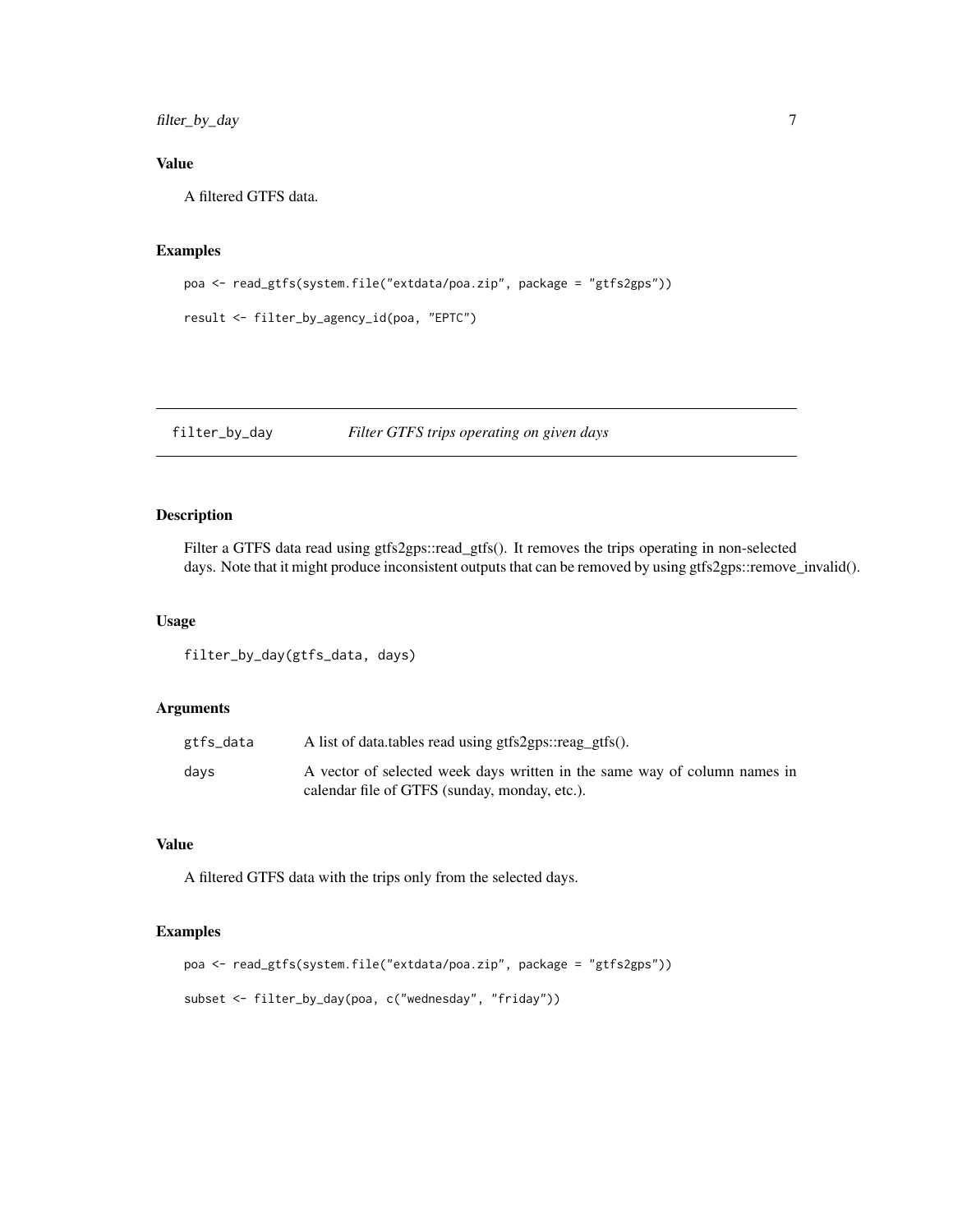<span id="page-7-0"></span>filter\_by\_route\_id *Filter GTFS data by route ids*

#### Description

Filter a GTFS data by its route ids, subsetting routes and trips. It also removes the unnecessary stop\_times, shapes, frequencies (if exist in a feed), and stops accordingly.

## Usage

```
filter_by_route_id(gtfs_data, route_ids)
```
## Arguments

| gtfs_data | A list of data.tables read using gtfs2gps::reag_gtfs().                                                                                                          |
|-----------|------------------------------------------------------------------------------------------------------------------------------------------------------------------|
| route_ids | A vector of route ids belonging to the routes of the gtfs data data. Note that<br>route id might be loaded by gtfs2gps::read gtfs() as a string or a number, de- |
|           | pending on the available values.                                                                                                                                 |

## Value

A filtered GTFS data.

#### Examples

```
warsaw <- read_gtfs(system.file("extdata/warsaw.zip", package="gtfs2gps"))
```

```
subset <- filter_by_route_id(warsaw, c("15", "175"))
```
filter\_by\_route\_type *Filter GTFS data by transport mode (route type)*

#### Description

Filter a GTFS data by transport mode (coded in the column route\_type in routes.txt). It also removes the unnecessary trips, stop\_times, shapes, frequencies (if exist in a feed), and stops accordingly.

#### Usage

```
filter_by_route_type(gtfs_data, route_types)
```

| gtfs_data   | A list of data.tables read using gtfs2gps::reag_gtfs().                                                                                                                                                |
|-------------|--------------------------------------------------------------------------------------------------------------------------------------------------------------------------------------------------------|
| route_types | A vector of route types belonging to the routes of the gtfs data data. Note that<br>route_type might be loaded by gtfs2gps::read_gtfs() as a string or a number,<br>depending on the available values. |
|             |                                                                                                                                                                                                        |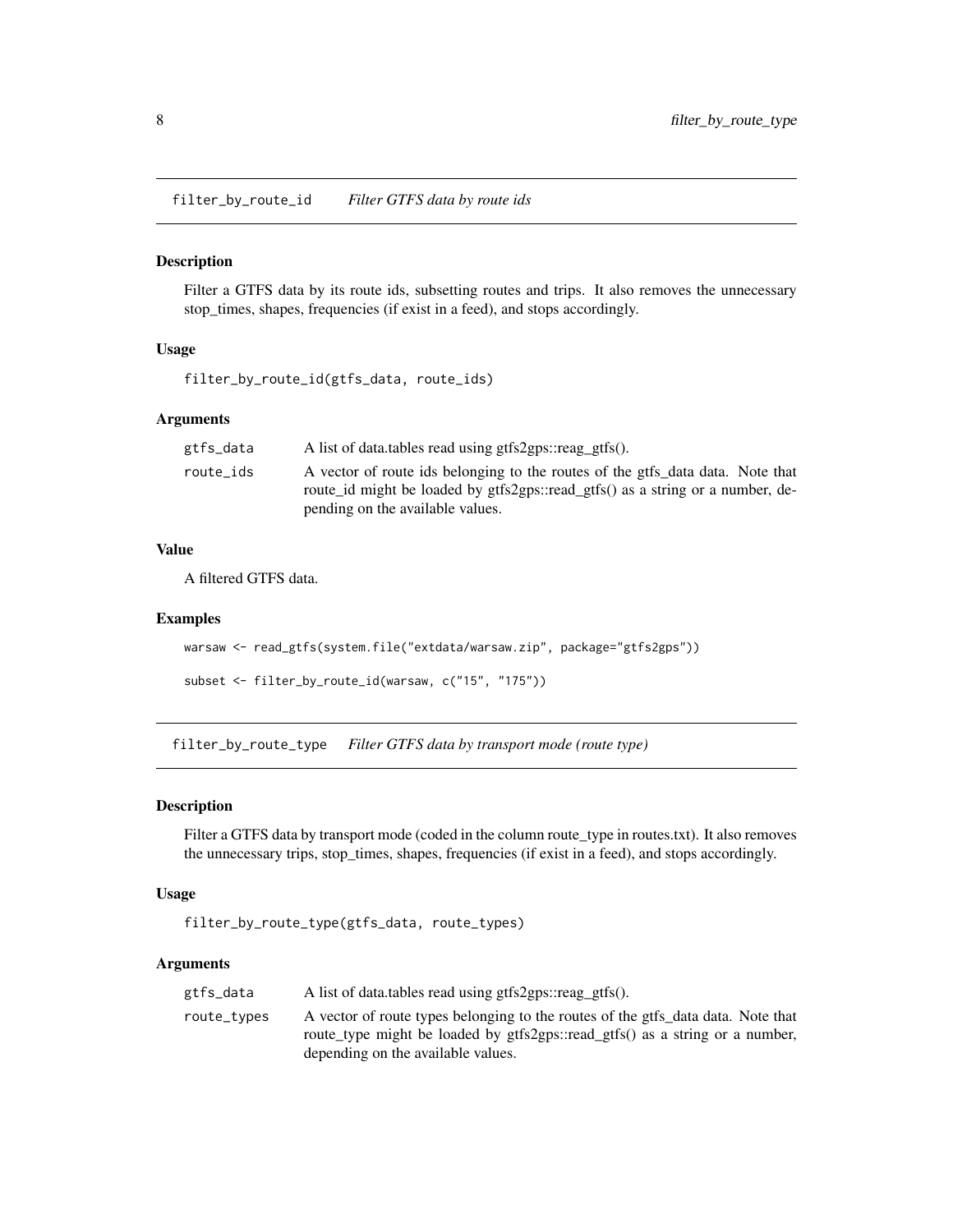## <span id="page-8-0"></span>Value

A filtered GTFS data.

## Examples

```
warsaw <- read_gtfs(system.file("extdata/warsaw.zip", package="gtfs2gps"))
```

```
subset <- filter_by_route_type(warsaw, c(0, 3))
```
filter\_by\_shape\_id *Filter GTFS data by shape ids*

## Description

Filter a GTFS data by its shape ids. It also removes the unnecessary trips, stop\_times, stops, and routes accordingly.

#### Usage

filter\_by\_shape\_id(gtfs\_data, shape\_ids)

## Arguments

| gtfs_data | A list of data.tables read using gtfs2gps::reag_gtfs().                                                                                                                                              |
|-----------|------------------------------------------------------------------------------------------------------------------------------------------------------------------------------------------------------|
| shape_ids | A vector of shape ids belonging to the shapes of the gtfs data data. Note that<br>shape id might be loaded by gtfs2gps::read_gtfs() as a string or a number, de-<br>pending on the available values. |

## Value

A filtered GTFS data.

```
poa <- read_gtfs(system.file("extdata/poa.zip", package = "gtfs2gps"))
subset <- filter_by_shape_id(poa, "T2-1")
```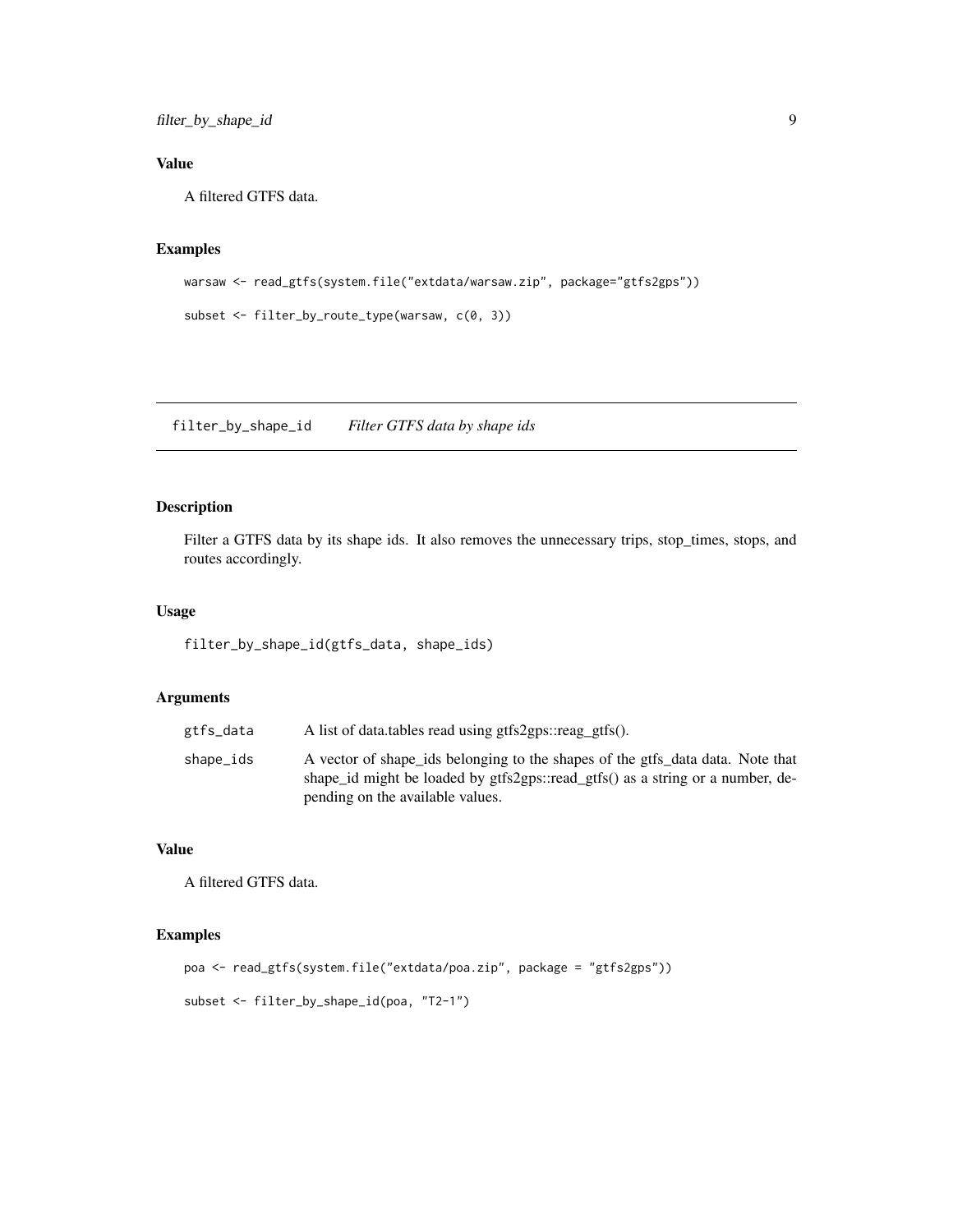<span id="page-9-0"></span>filter\_day\_period *Filter GTFS data within a period of the day*

#### Description

Updates a GTFS feed filtering only the routes, shapes, trips, stops, agencies and services that are active within a given period of the day.

## Usage

```
filter_day_period(gtfs, period_start = "00:00:01", period_end = "23:59:59")
```
#### Arguments

| gtfs         | A GTFS data.                                                                         |
|--------------|--------------------------------------------------------------------------------------|
| period_start | A string of type "hh:mm" indicating start of the period (defaults to $0.00(0.01)$ ") |
| period_end   | A string of type "hh:mm" indicating the end of the period (defaults to "23:59:59")   |

## Value

A filtered GTFS data.

## Examples

```
# read gtfs data
poa <- read_gtfs(system.file("extdata/poa.zip", package = "gtfs2gps"))
# filter gtfs data
poa_f <- filter_day_period(poa, period_start = "10:00", period_end = "10:20")
```
filter\_single\_trip *Filter GTFS trips in order to have one trip per shape\_id*

#### Description

Filter a GTFS data by keeping only one trip per shape\_id. It also removes the unnecessary routes and stop\_times accordingly.

#### Usage

```
filter_single_trip(gtfs_data)
```
#### Arguments

gtfs\_data A list of data.tables read using gtfs2gps::reag\_gtfs().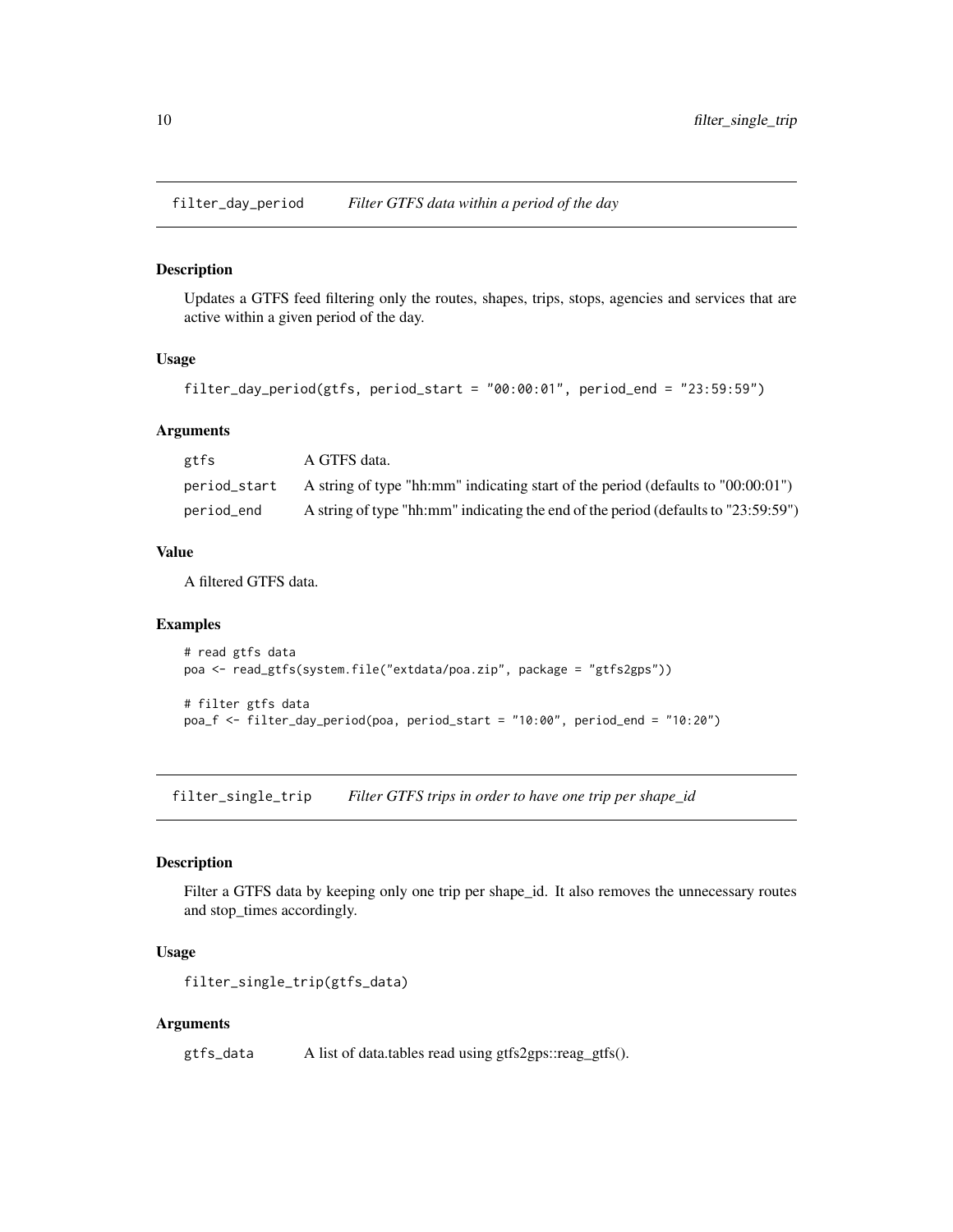## <span id="page-10-0"></span>Value

A filtered GTFS data.

#### Examples

```
poa <- read_gtfs(system.file("extdata/poa.zip", package = "gtfs2gps"))
```

```
subset <- filter_single_trip(poa)
```
filter\_valid\_stop\_times

*Filter GTFS data using valid stop times*

## Description

Filter a GTFS data read using gtfs2gps::read\_gtfs(). It removes stop\_times with NA values in arrival\_time, departure\_time, and arrival\_time\_hms. It also filters stops and routes accordingly.

#### Usage

```
filter_valid_stop_times(gtfs_data)
```
#### Arguments

gtfs\_data A list of data.tables read using gtfs2gps::reag\_gtfs().

## Value

A filtered GTFS data.

## Examples

```
poa <- read_gtfs(system.file("extdata/poa.zip", package = "gtfs2gps"))
```
subset <- filter\_valid\_stop\_times(poa)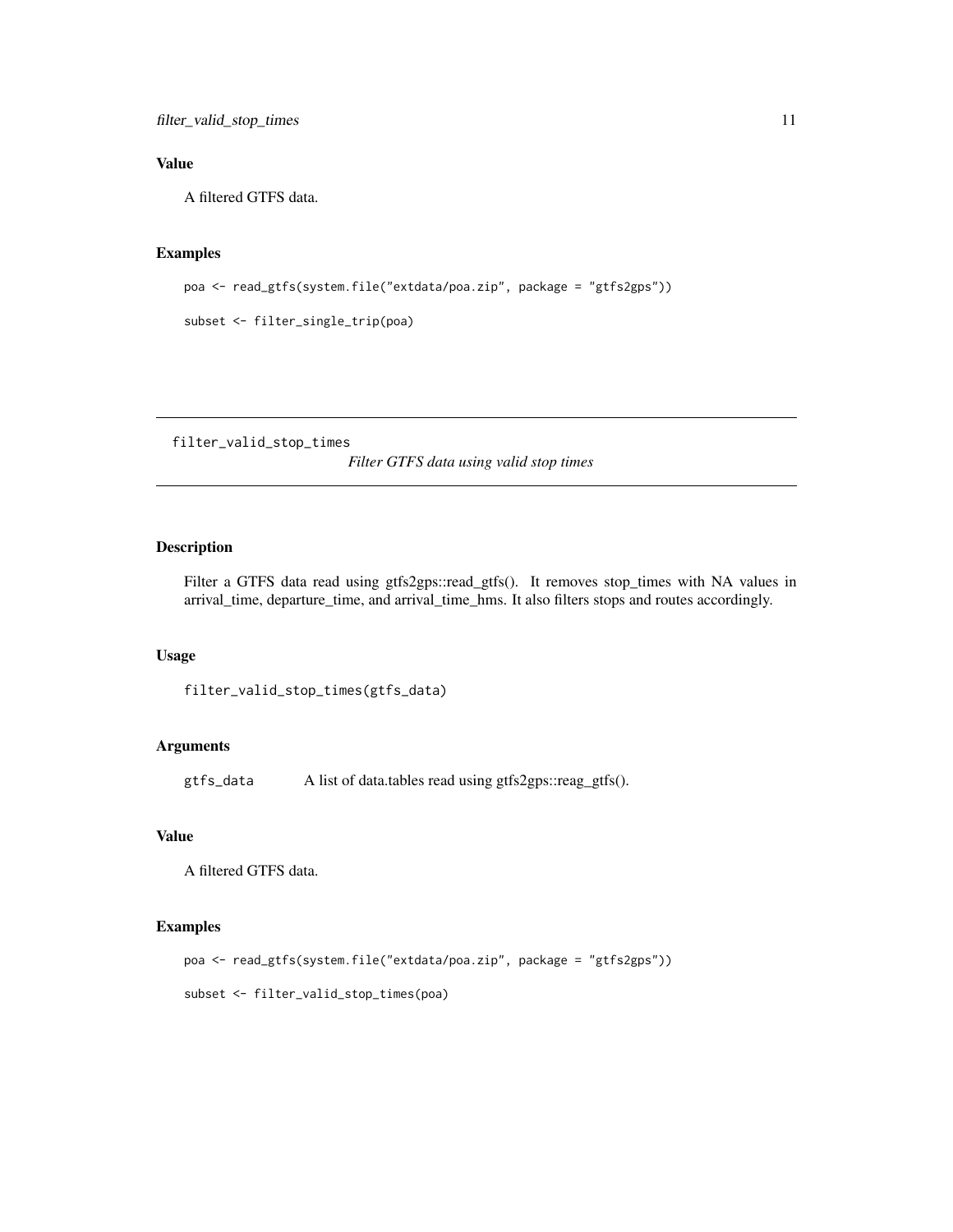<span id="page-11-0"></span>

## Description

Filter a GTFS data read using gtfs2gps::read\_gtfs(). It removes the trips operating only on Saturdays or Sundays. Note that it might produce inconsistent outputs that can be removed by using gtfs2gps::remove\_invalid().

#### Usage

filter\_week\_days(gtfs\_data)

#### Arguments

gtfs\_data A list of data.tables read using gtfs2gps::reag\_gtfs().

## Value

A filtered GTFS data.

#### Examples

```
poa <- read_gtfs(system.file("extdata/poa.zip", package = "gtfs2gps"))
```
subset <- filter\_week\_days(poa)

gps\_as\_sflinestring *Converts a GPS-like data.table to a LineString Simple Feature (sf) object*

## Description

Every interval of GPS data points between stops for each trip\_id is converted into a linestring segment. The output assumes constant average speed between consecutive stops.

## Usage

gps\_as\_sflinestring(gps, crs = 4326)

| gps | A data table with timestamp data.                                         |
|-----|---------------------------------------------------------------------------|
| crs | A Coordinate Reference System. The default value is 4326 (lationg WGS84). |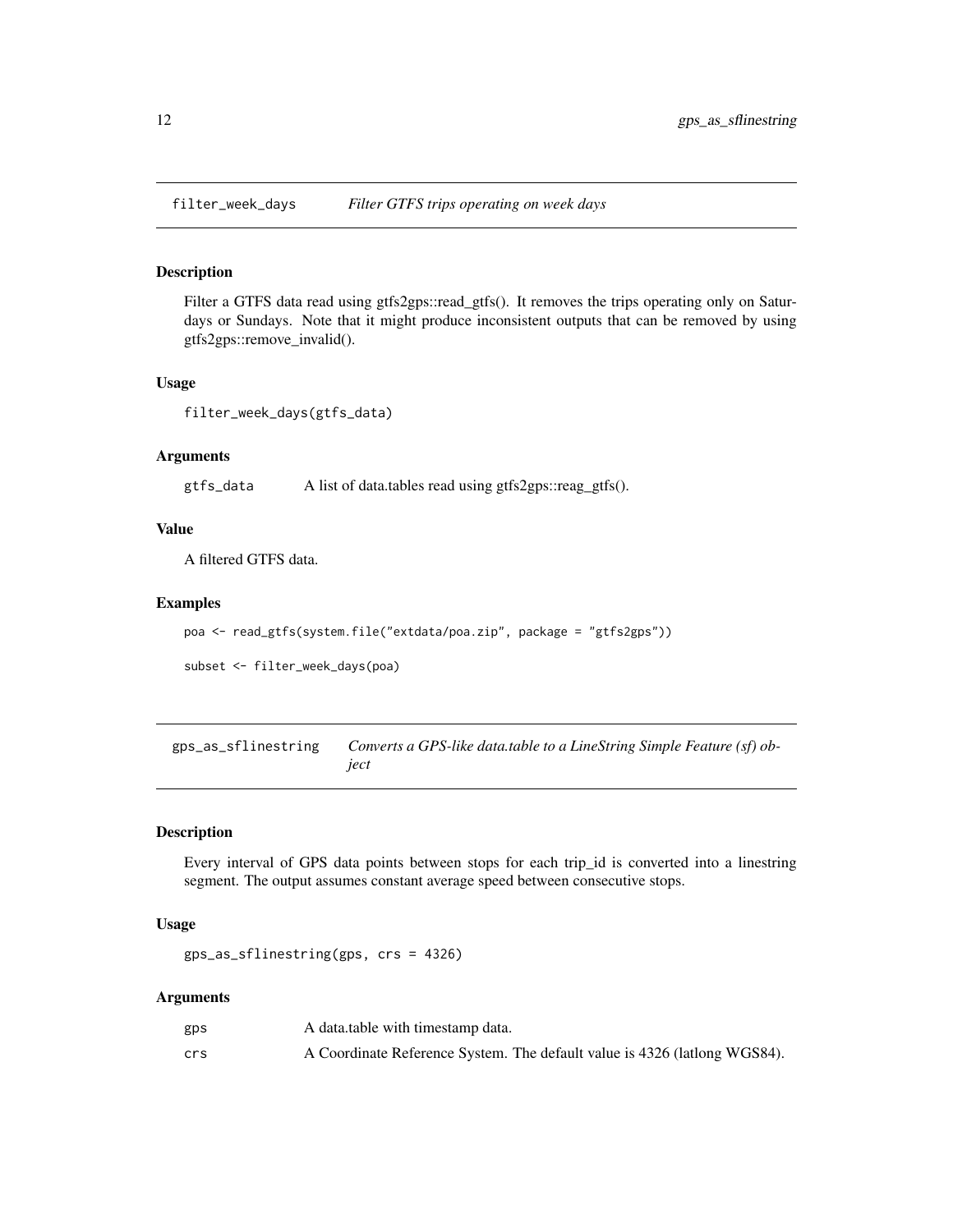<span id="page-12-0"></span>gps\_as\_sfpoints 13

## Value

A simple feature (sf) object with LineString data.

#### Examples

```
library(gtfs2gps)
library(dplyr)
poa <- read_gtfs(system.file("extdata/poa.zip", package = "gtfs2gps"))
poa_subset <- filter_by_shape_id(poa, c("T2-1", "A141-1")) %>%
  filter_single_trip()
poa_gps <- gtfs2gps(poa_subset)
poa_gps_sf <- gps_as_sflinestring(poa_gps)
```
gps\_as\_sfpoints *Convert GPS-like data.table to a Simple Feature points object*

#### Description

Convert a GPS data stored in a data.table into Simple Feature points.

#### Usage

gps\_as\_sfpoints(gps, crs = 4326)

#### Arguments

| gps | A data table with timestamp data.                                         |
|-----|---------------------------------------------------------------------------|
| crs | A Coordinate Reference System. The default value is 4326 (lationg WGS84). |

#### Value

A simple feature (sf) object with point data.

```
library(gtfs2gps)
library(dplyr)
```

```
fortaleza <- read_gtfs(system.file("extdata/fortaleza.zip", package = "gtfs2gps"))
srtmfile <- system.file("extdata/fortaleza-srtm.tif", package="gtfs2gps")
```

```
subset <- fortaleza %>%
 filter_week_days() %>%
 filter_single_trip() %>%
 filter_by_shape_id("shape806-I")
```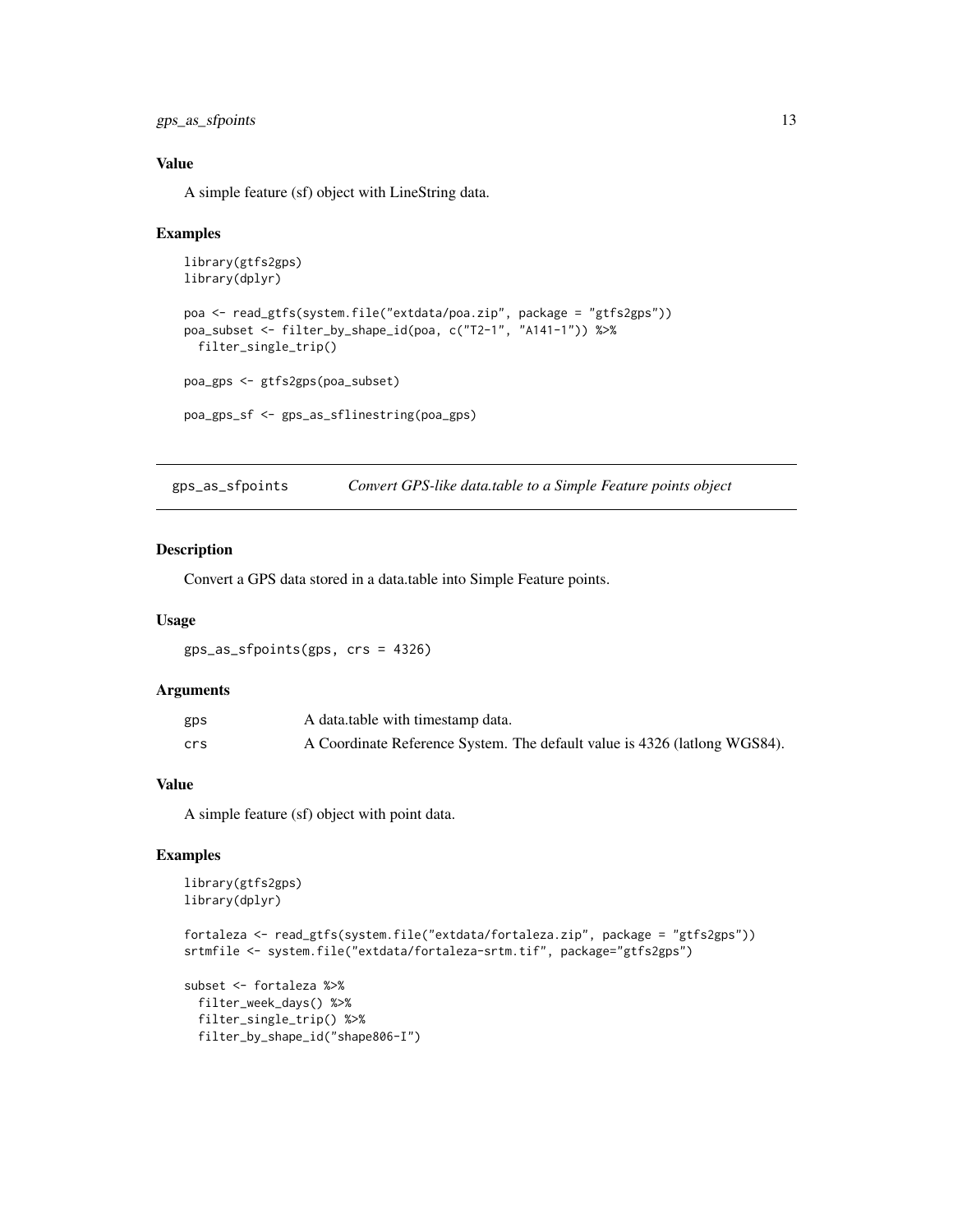```
for_gps <- gtfs2gps(subset)
for_gps_sf_points <- gps_as_sfpoints(for_gps)
```
<span id="page-13-1"></span>gtfs2gps *Convert GTFS to GPS-like data given a spatial resolution*

## Description

Convert GTFS data to GPS format by sampling points using a given spatial resolution. This function creates additional points in order to guarantee that two points in a same trip will have at most a given distance, indicated as a spatial resolution. It is possible to use future package to parallelize the execution (or use argument plan). This function also uses progressr internally to show progress bars.

## Usage

```
gtfs2gps(
  gtfs_data,
  spatial_resolution = 100,
  parallel = FALSE,
  strategy = NULL,
  filepath = NULL,
  compress = FALSE,
  snap_method = "nearest2",
  continue = FALSE
)
```

| gtfs_data          | A path to a GTFS file to be converted to GPS, or a GTFS data represented as a<br>list of data.tables.                                                                                                                                                                                                                      |
|--------------------|----------------------------------------------------------------------------------------------------------------------------------------------------------------------------------------------------------------------------------------------------------------------------------------------------------------------------|
| spatial_resolution |                                                                                                                                                                                                                                                                                                                            |
|                    | The spatial resolution in meters. Default is 100m.                                                                                                                                                                                                                                                                         |
| parallel           | Decides whether the function should run in parallel. Defaults is FALSE. When<br>TRUE, it will use all cores available minus one using future::plan() with strategy<br>"multisession" internally. Note that it is possible to create your own plan before<br>calling $gtfs2gps()$ . In this case, do not use this argument. |
| strategy           | This argument is deprecated. Please use argument plan instead or use future::plan()<br>directly.                                                                                                                                                                                                                           |
| filepath           | Output file path. As default, the output is returned when gtfs2gps finishes. When<br>this argument is set, each route is saved into a txt file within filepath, with the<br>name equals to its id. In this case, no output is returned. See argument compress<br>for another option.                                       |

<span id="page-13-0"></span>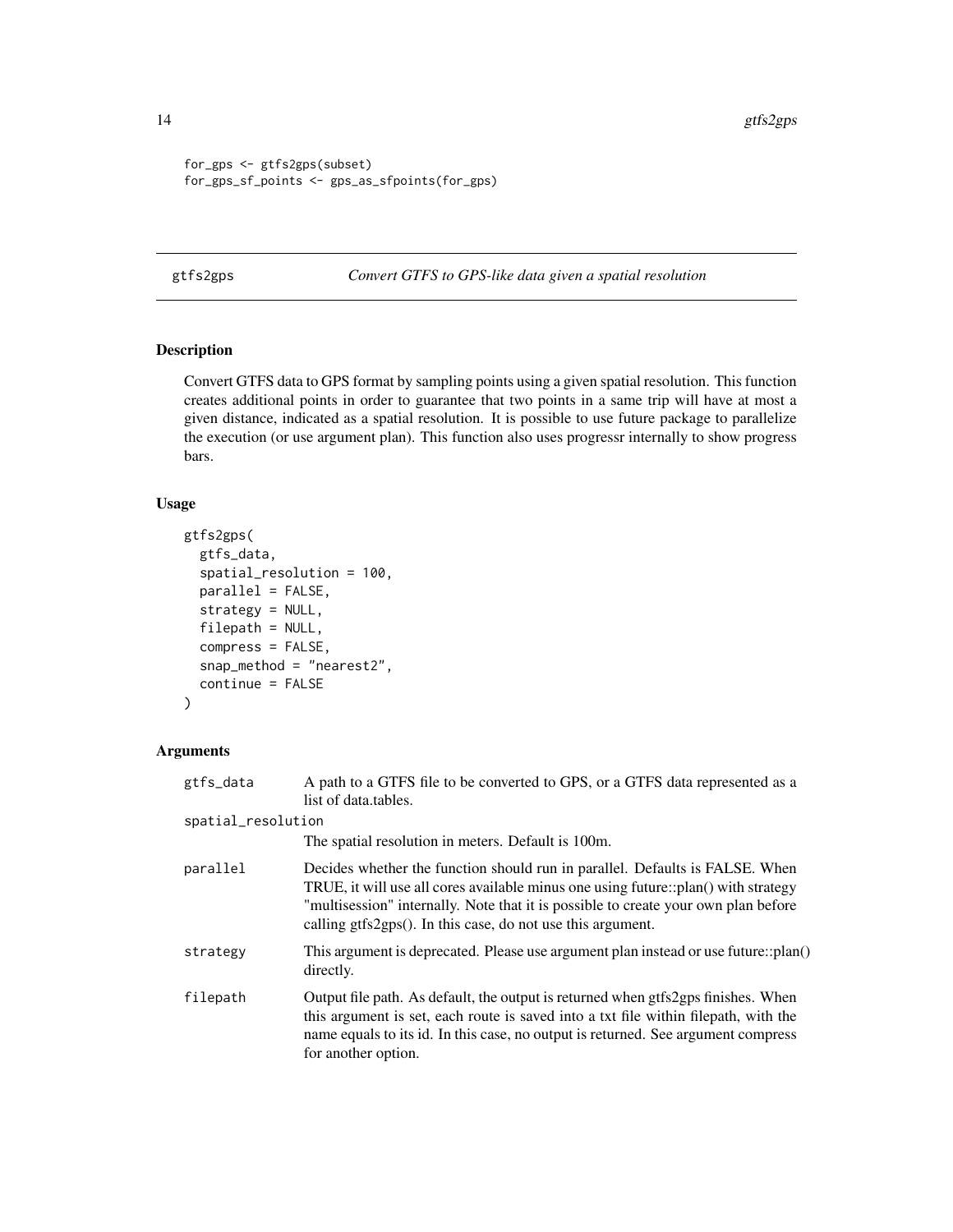#### gtfs2gps 15

| compress    | Argument that can be used only with filepath. When TRUE, it compresses the<br>output files by saving them using rds format. Default value is FALSE. Note that<br>compress guarantees that the data saved will be read in the same way as it was<br>created in R. If not compress, the txt extension requires the data to be converted<br>from ITime to string, and therefore they need to manually converted back to<br>I Time to be properly handled by gtfs2gps. |
|-------------|--------------------------------------------------------------------------------------------------------------------------------------------------------------------------------------------------------------------------------------------------------------------------------------------------------------------------------------------------------------------------------------------------------------------------------------------------------------------|
| snap_method | The method used to snap stops to the route geometry. There are two available<br>methods: 'nearest1' and 'nearest2'. Defaults to 'nearest2'. See details for more<br>info.                                                                                                                                                                                                                                                                                          |
| continue    | Argument that can be used only with filepath. When TRUE, it skips process-<br>ing the shape identifiers that were already saved into files. It is useful to con-<br>tinue processing a GTFS file that was stopped for some reason. Default value is<br>FALSE.                                                                                                                                                                                                      |

#### Details

After creating geometry points for a given shape id, the 'gtfs2gps()' function snaps the stops to the route geometry. Two strategies are implemented to do this. - The 'nearest2' method (default) triangulates the distance between each stop and the two nearest points in the route geometry to decide which point the stop should be snapped to. If there is any stop that is further away to the route geometry than 'spatial\_resolution', the algorithm recursively doubles the 'spatial\_resolution' to do the search/snap of all stops. - The 'nearest1' method traverses the geometry points computing their distances to the first stop. Whenever it finds a distance to the stop smaller than 'spatial\_resolution', then the stop will be snapped to such point. The algorithm then applies the same strategy to the next stop until the vector of stops end.

The 'speed', 'cumdist', and 'cumtime' are based on the difference of distance and time between the current and previous row of the same trip. It means that the first data point at the first stop of each trip represens a stationary vehicle. The 'adjust\_speed()' function can be used to post-process the output to replace eventual 'NA' values in the 'speed' column.

Each stop is presented as two data points for each trip in the output. The 'timestamp' value in the first data point represents the time when the vehicle arrived at that stop (corresponding the 'arrival\_time' column in the 'stop\_times.txt' file), while the 'timestamp' in the second data point represents the time when the vehicle departured from that stop (corresponding the 'departure time' column in the 'stop\_times.txt' file). The second point considers that the vehicle is stationary at the stop, immediately before departing.

Some GTFS feeds do not report embark/disembark times (so 'arrival\_time' and 'departure\_time' are identical at the same stop). In this case, the user can call the 'adjust\_arrival\_departure()' function to set the minimum time each vehicle will spend at stops to embark/disembark passengers.

To avoid division by zero, the minimum speed of vehicles in the output is 1e-12 Km/h, so that vehicles are never completely stopped.

#### Value

A 'data.table', where each row represents a GPS point. The following columns are returned (units of measurement in parenthesis): dist and cumdist (meters), cumtime (seconds), shape\_pt\_lon and shape\_pt\_lat (degrees), speed (km/h), timestamp (hh:mm:ss).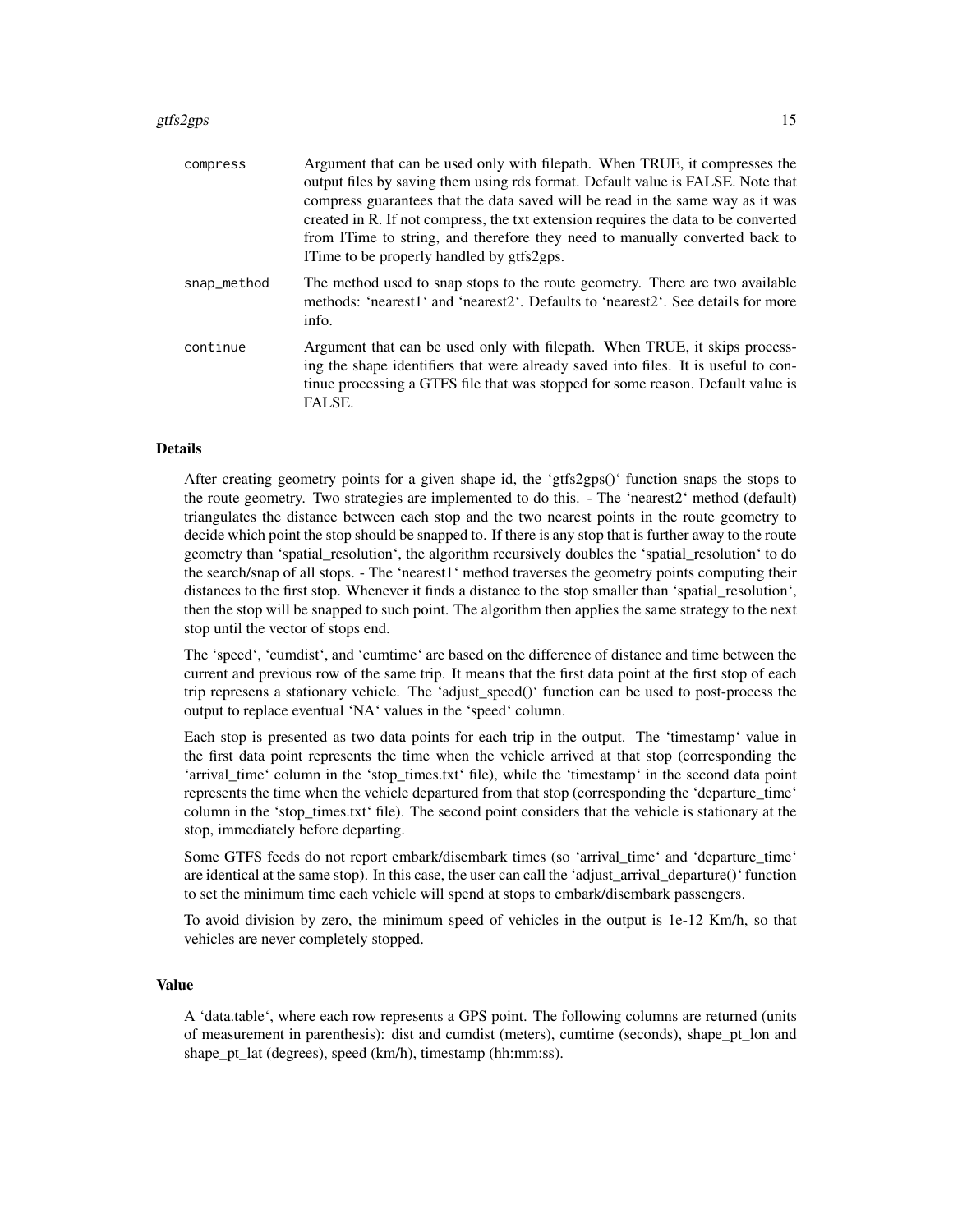#### Examples

```
library(dplyr)
poa <- read_gtfs(system.file("extdata/poa.zip", package = "gtfs2gps"))
subset <- filter_by_shape_id(poa, "T2-1") %>%
 filter_single_trip()
poa_gps <- gtfs2gps(subset)
```
gtfs\_shapes\_as\_sf *Convert GTFS shapes to simple feature object*

## Description

Convert a GTFS shapes data loaded using gtfs2gps::read\_gtf() into a line simple feature (sf).

#### Usage

gtfs\_shapes\_as\_sf(gtfs, crs = 4326)

#### Arguments

| gtfs | A GTFS data.                                                                                              |  |
|------|-----------------------------------------------------------------------------------------------------------|--|
| crs  | The coordinate reference system represented as an EPSG code. The default<br>value is 4326 (lationg WGS84) |  |

## Value

A simple feature (sf) object.

#### Examples

```
poa <- read_gtfs(system.file("extdata/saopaulo.zip", package = "gtfs2gps"))
poa_sf <- gtfs_shapes_as_sf(poa)
```

|  | gtfs_stops_as_sf |  | Convert GTFS stops to simple feature object |  |  |
|--|------------------|--|---------------------------------------------|--|--|
|--|------------------|--|---------------------------------------------|--|--|

## Description

Convert a GTFS stops data loaded using gtfs2gps::read\_gtf() into a point simple feature (sf).

## Usage

gtfs\_stops\_as\_sf(gtfs, crs = 4326)

<span id="page-15-0"></span>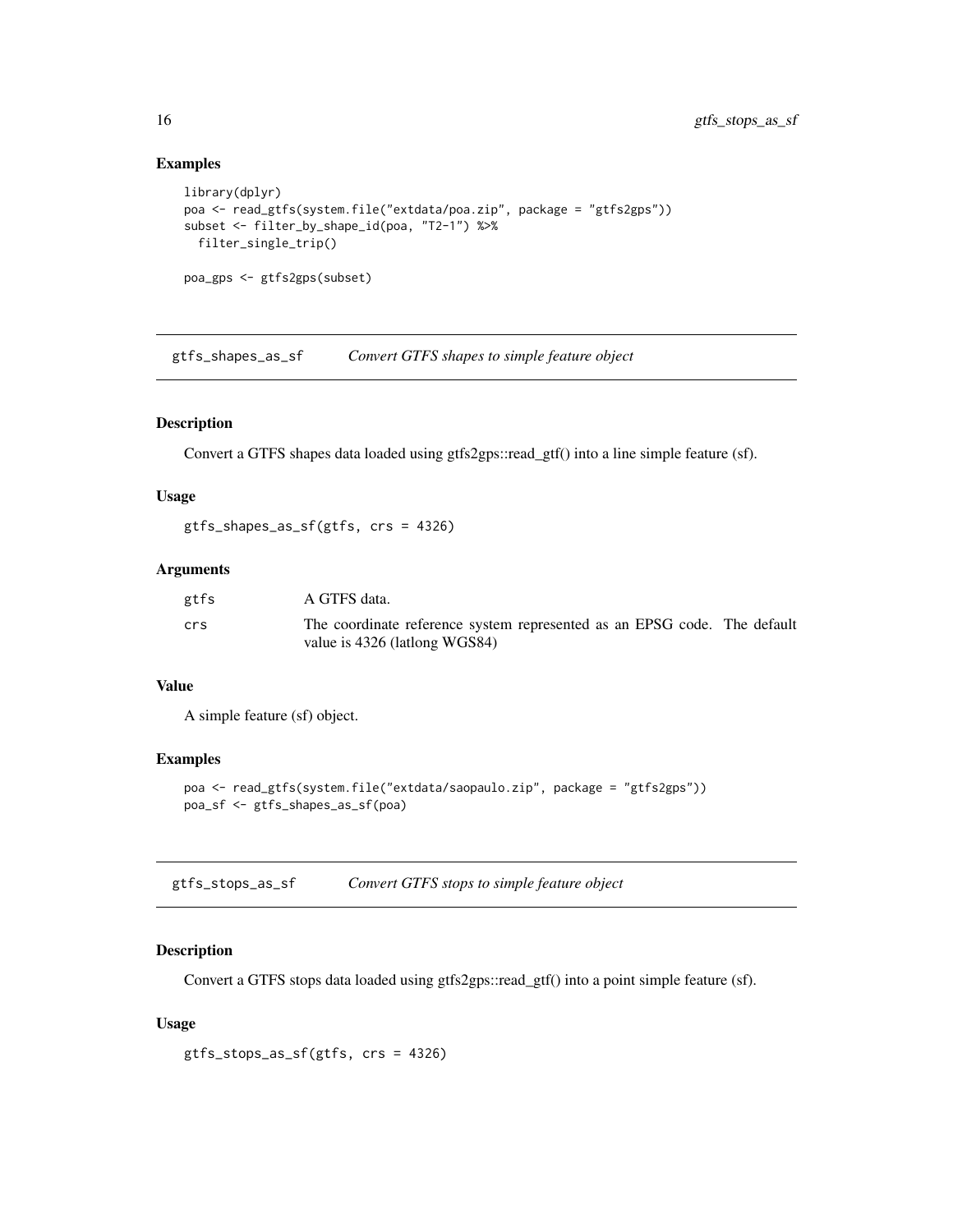#### <span id="page-16-0"></span>Arguments

| gtfs | A GTFS data.                                                                                              |
|------|-----------------------------------------------------------------------------------------------------------|
| crs  | The coordinate reference system represented as an EPSG code. The default<br>value is 4326 (lationg WGS84) |

## Value

A simple feature (sf) object.

#### Examples

```
poa <- read_gtfs(system.file("extdata/poa.zip", package = "gtfs2gps"))
poa_shapes <- gtfs_shapes_as_sf(poa)
poa_stops <- gtfs_stops_as_sf(poa)
```
merge\_gtfs\_feeds *Merge multiple GTFS feeds into a single one*

## Description

Build a single GTFS by joinning together the elements of multiple GTFS feeds.

## Usage

```
merge_gtfs_feeds(gtfs_list)
```
## Arguments

gtfs\_list A list or a vector of GTFS.zip file names.

## Value

A single list of data.tables, where each index represents the respective GTFS file name.

```
# get a list of GTFS feeds
spo <- system.file("extdata/saopaulo.zip", package = "gtfs2gps")
poa <- system.file("extdata/poa.zip", package = "gtfs2gps")
gtfs_list <- list(spo, poa)
new_gtfs <- merge_gtfs_feeds(gtfs_list)
```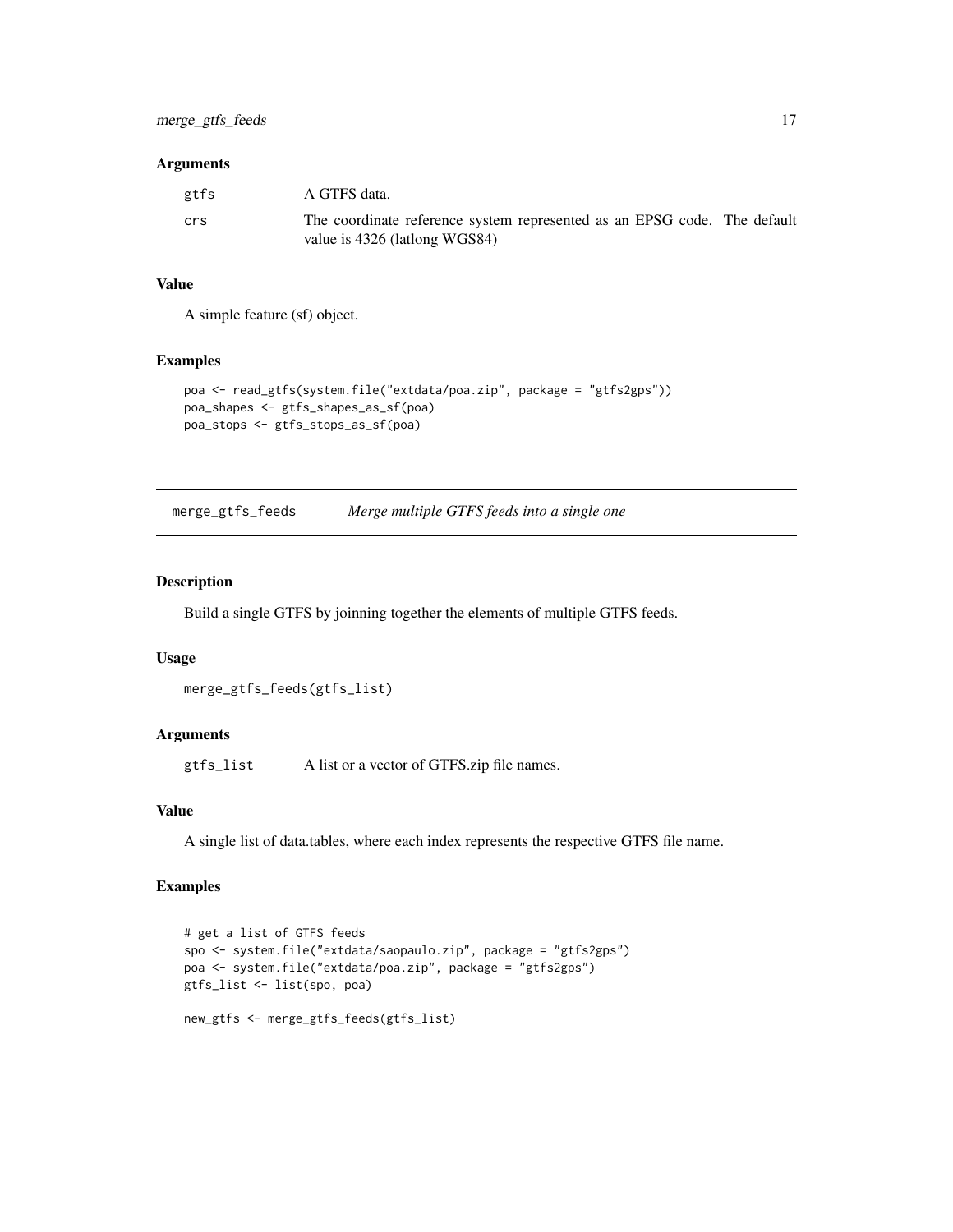<span id="page-17-1"></span><span id="page-17-0"></span>

#### Description

Read files of a zipped GTFS feed and load them to memory as a list of data.tables. It will load the following files: "shapes.txt", "stop\_times.txt", "stops.txt", "trips.txt", "agency.txt", "calendar.txt", "routes.txt", and "frequencies.txt", with this last four being optional. If one of the mandatory files does not exit, this function will stop with an error message.

#### Usage

read\_gtfs(gtfszip, quiet = FALSE)

#### Arguments

| gtfszip | A zipped GTFS data.                                                             |
|---------|---------------------------------------------------------------------------------|
| quiet   | A logical. Whether to hide log messages and progress bars. Defaults to 'FALSE'. |

## Value

A list of data.tables, where each index represents the respective GTFS file name.

#### Examples

```
poa <- read_gtfs(system.file("extdata/poa.zip", package = "gtfs2gps"))
```
remove\_by\_route\_id *Remove GTFS data by route ids*

#### Description

Remove a GTFS data by its route ids, dropping routes and trips. It also removes the unnecessary stop\_times, shapes, frequencies (if exist in a feed), and stops accordingly.

#### Usage

```
remove_by_route_id(gtfs_data, route_ids)
```

| gtfs_data | A list of data.tables read using gtfs2gps::reag_gtfs().                        |
|-----------|--------------------------------------------------------------------------------|
| route ids | A vector of route ids belonging to the routes of the gtfs data data. Note that |
|           | route id might be loaded by gtfs2gps::read gtfs() as a string or a number, de- |
|           | pending on the available values.                                               |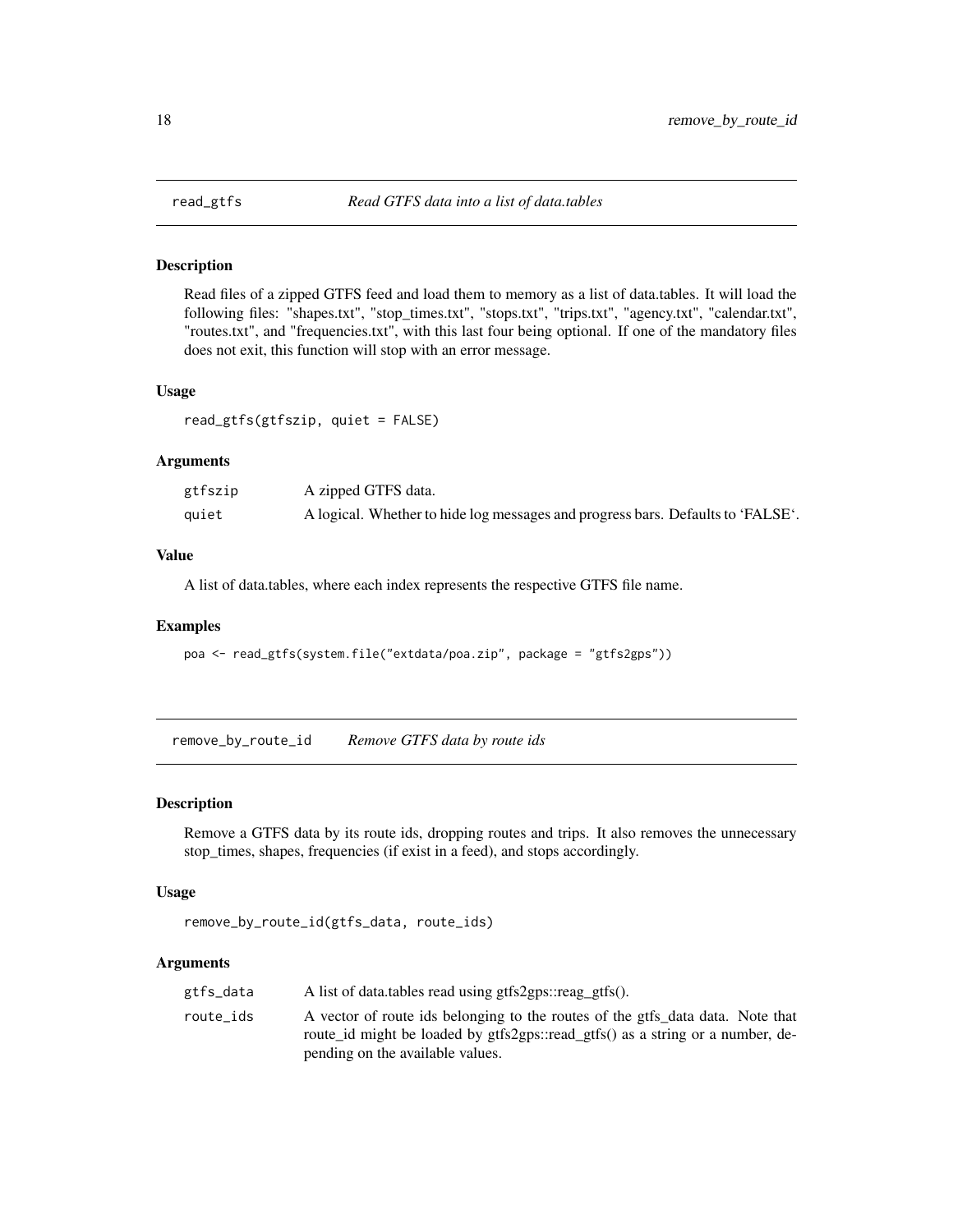## <span id="page-18-0"></span>remove\_invalid 19

## Value

A filtered GTFS data without service information of the set route ids.

#### Examples

```
warsaw <- read_gtfs(system.file("extdata/warsaw.zip", package="gtfs2gps"))
```

```
subset <- remove_by_route_id(warsaw, c("15", "175"))
```
remove\_invalid *Remove invalid objects from GTFS data*

#### Description

Remove all objects from GTFS data that are not used in all relations that they are required to be. That is, agency-routes relation (agency\_id), routes-trips relation (route\_id), trips-shapes relation (shape\_id), trips-frequencies relation (trip\_id), trips-stop\_times relation (trip\_id), stop\_times-stops relation (stop\_id), and trips-calendar relation (service\_id), recursively, until GTFS data does not reduce its size anymore. For example, if one agency\_id belongs to routes but not to agency will be removed. This might cause one cascade removal of objects in other relations that originally did not have any inconsistency.

## Usage

```
remove_invalid(gtfs_data, only_essential = TRUE, prompt_invalid = FALSE)
```
#### Arguments

| gtfs_data | A list of data.tables read using gtfs2gps::reag_gtfs().                                                                                                                                                                                                                  |
|-----------|--------------------------------------------------------------------------------------------------------------------------------------------------------------------------------------------------------------------------------------------------------------------------|
|           | only_essential Remove only the essential files? The essential files are all but agency, calendar,<br>and routes. Default is TRUE, which means that agency-routes, routes-trips, and<br>trips-calendar relations will not be processed as restrictions to remove objects. |
|           | prompt_invalid Show the invalid objects. Default is FALSE.                                                                                                                                                                                                               |

#### Value

A subset of the input GTFS data.

```
poa <- read_gtfs(system.file("extdata/poa.zip", package = "gtfs2gps"))
object.size(poa)
subset <- remove_invalid(poa)
object.size(subset)
```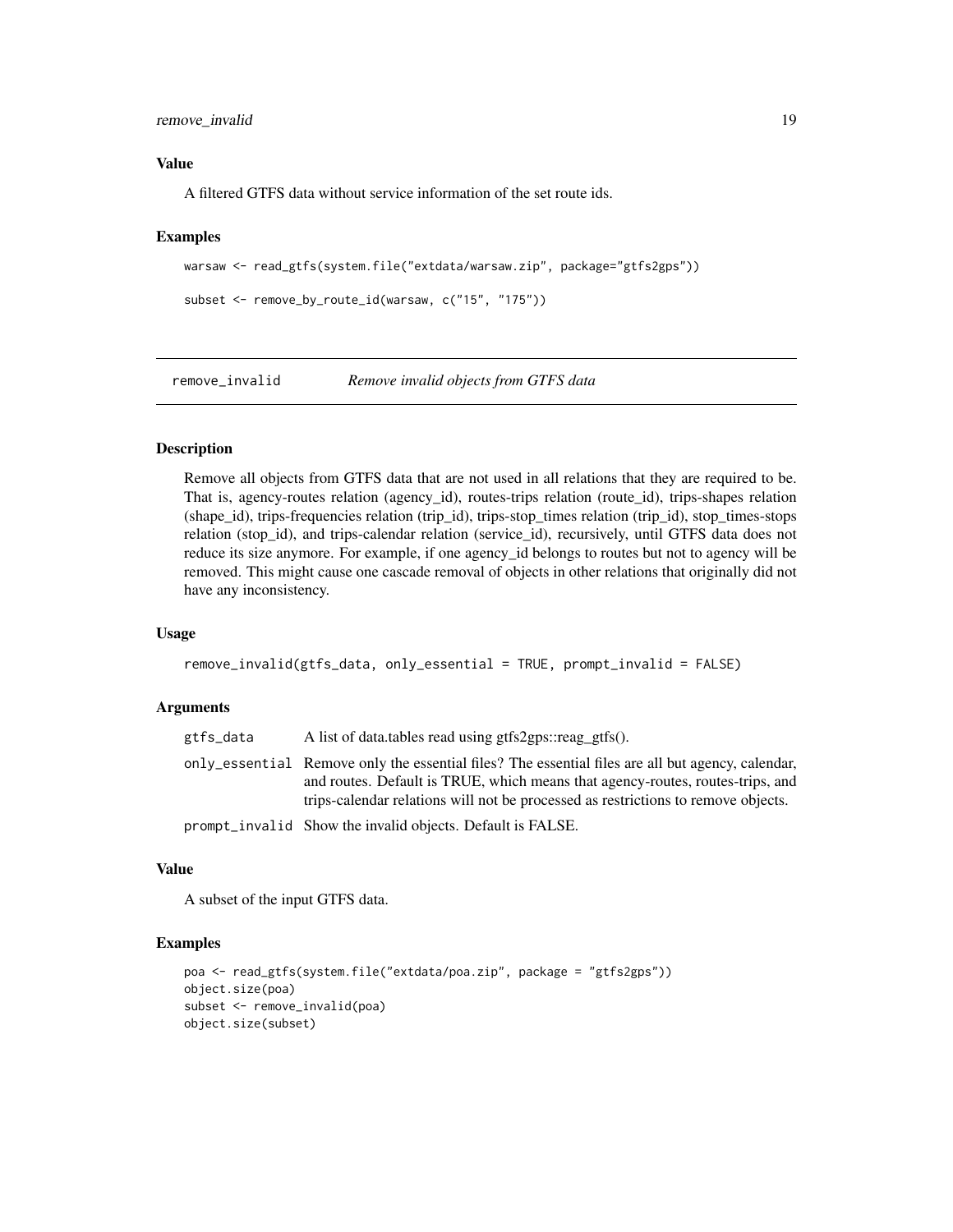<span id="page-19-0"></span>

#### Description

Remove points from the shapes of a GTFS file in order to reduce its size. It uses Douglas-Peucker algorithm internally.

#### Usage

```
simplify_shapes(gtfs_data, tol = 0)
```
## Arguments

| gtfs_data | A list of data.tables read using gtfs2gps::read_gtfs().                    |  |
|-----------|----------------------------------------------------------------------------|--|
| tol       | Numerical tolerance value to be used by the Douglas-Peucker algorithm. The |  |
|           | default value is 0, which means that no data will be lost.                 |  |

#### Value

A GTFS data whose shapes is a subset of the input data.

#### Examples

```
poa <- read_gtfs(system.file("extdata/poa.zip", package="gtfs2gps"))
```

```
poa_simpl <- simplify_shapes(poa)
```
test\_gtfs\_freq *Test whether a GTFS feed is frequency based*

## Description

Test whether a GTFS feed is frequency based or whether it presents detailed time table for all routes and trip ids.

### Usage

test\_gtfs\_freq(gtfs)

## Arguments

gtfs A GTFS data set stored in memory as a list of data.tables/data.frames.

## Value

A string "frequency" or "simple".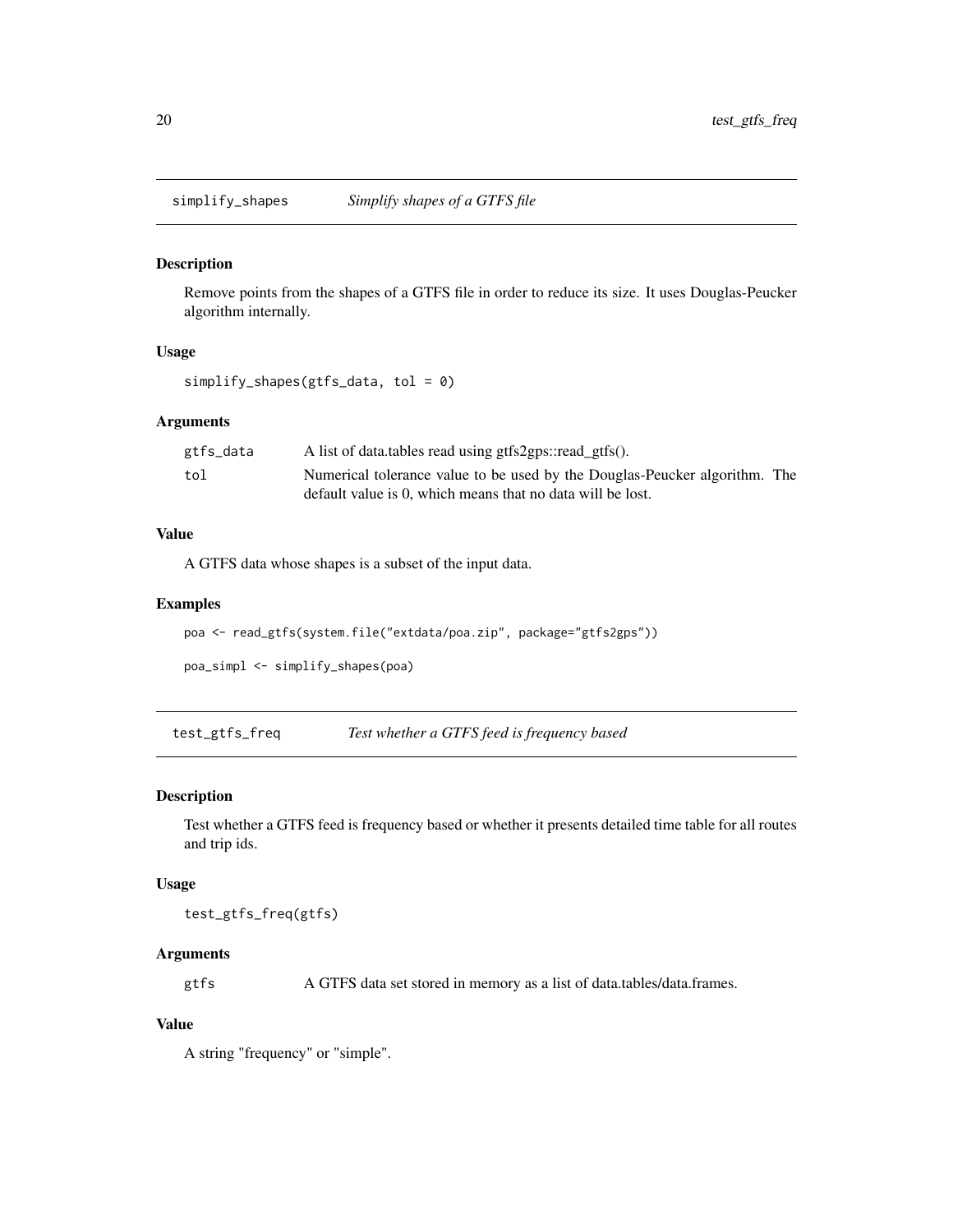#### <span id="page-20-0"></span>write\_gtfs 21

## Examples

```
# read a gtfs.zip to memory
poa <- read_gtfs(system.file("extdata/poa.zip", package = "gtfs2gps"))
# Test whether a GTFS feed is frequency based
test_gtfs_freq(poa)
```
## write\_gtfs *Write GTFS data into a zip file*

#### Description

Write GTFS stored in memory as a list of data.tables into a zipped GTFS feed. This function overwrites the zip file if it exists.

## Usage

write\_gtfs(gtfs, zipfile, overwrite = TRUE, quiet = FALSE)

## Arguments

| gtfs      | A GTFS data set stored in memory as a list of data.tables/data.frames.       |
|-----------|------------------------------------------------------------------------------|
| zipfile   | The pathname of a .zip file to be saved with the GTFS data.                  |
| overwrite | A logical. Whether to overwrite an existing . zip file. Defaults to TRUE.    |
| quiet     | A logical. Whether to hide log messages and progress bars. Defaults to TRUE. |

#### Value

The status value returned by the external zip command, invisibly.

```
library(dplyr)
```

```
# read a gtfs.zip to memory
poa <- read_gtfs(system.file("extdata/poa.zip", package = "gtfs2gps")) %>%
  filter_by_shape_id("T2-1") %>%
  filter_single_trip()
# write GTFS data into a zip file
write_gtfs(poa, paste0(tempdir(), "/mypoa.zip"))
```